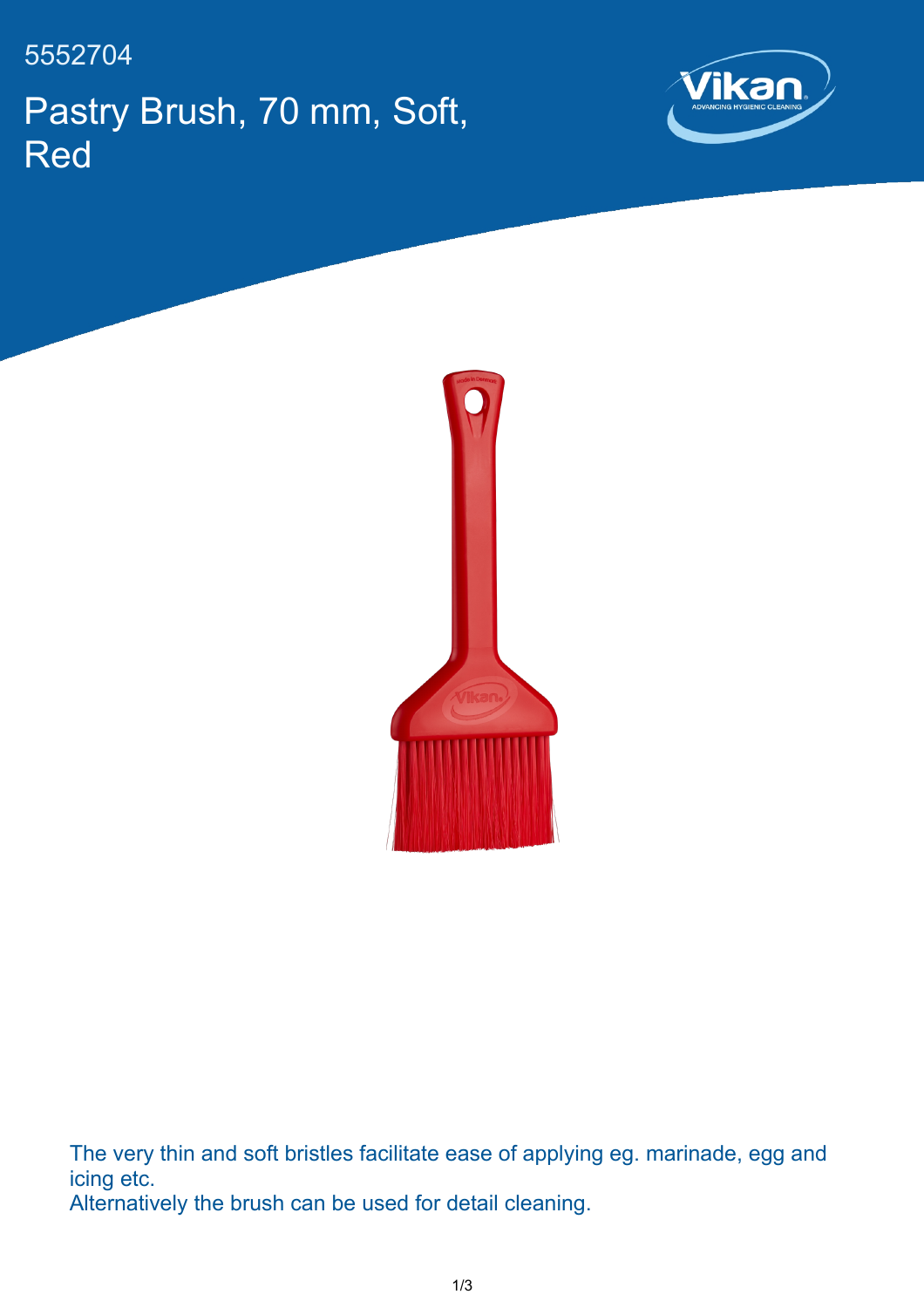## **Technical Data**

| <b>Item Number</b>                                                                        | 5552704                                                            |
|-------------------------------------------------------------------------------------------|--------------------------------------------------------------------|
| <b>Visible bristle length</b>                                                             | 45 mm                                                              |
| <b>Material</b>                                                                           | Polypropylene<br>Polyester<br><b>Stainless Steel (AISI</b><br>304) |
| Complies with (EC) 1935/2004 on food contact materials <sup>1</sup>                       | <b>Yes</b>                                                         |
| Produced according to EU Regulation 2023/2006/EC of Good<br><b>Manufacturing Practice</b> | <b>Yes</b>                                                         |
| <b>FDA compliant raw material (CFR 21)</b>                                                | Yes                                                                |
| Complies with UK 2019 No. 704 on food contact materials                                   | Yes                                                                |
| Meets the REACH Regulation (EC) No. 1907/2006                                             | Yes                                                                |
| Use of phthalates and bisphenol A                                                         | <b>No</b>                                                          |
| <b>Is Halal and Kosher compliant</b>                                                      | Yes                                                                |
| <b>Box Quantity</b>                                                                       | 10 Pcs.                                                            |
| Quantity per Pallet (80 x 120 x 200 cm)                                                   | 4320 Pcs                                                           |
| <b>Quantity Per Layer (Pallet)</b>                                                        | 180 Pcs.                                                           |
| <b>Box Length</b>                                                                         | 240 mm                                                             |
| <b>Box Width</b>                                                                          | 150 mm                                                             |
| <b>Box Height</b>                                                                         | 75 mm                                                              |
| Length                                                                                    | 195 mm                                                             |
| <b>Width</b>                                                                              | <b>70 mm</b>                                                       |
| <b>Height</b>                                                                             | 14.5 mm                                                            |
| <b>Net Weight</b>                                                                         | $0.058$ kg                                                         |
| <b>Weight bag (Recycling Symbol "4" Low Density Polyethylene</b><br>(LDPE)                | $0.0025$ kg                                                        |
| <b>Weight cardboard</b>                                                                   | 0.0075 kg                                                          |
| <b>Tare total</b>                                                                         | $0.01$ kg                                                          |
| <b>Gross Weight</b>                                                                       | $0.07$ kg                                                          |
| <b>Cubik metre</b>                                                                        | 0.000198 M3                                                        |
| <b>Recommended sterilisation temperature (Autoclave)</b>                                  | 121 °C                                                             |
| <b>Max. cleaning temperature (Dishwasher)</b>                                             | 93 °C                                                              |
| Max usage temperature (food contact)                                                      | 80 °C                                                              |
| Max usage temperature (non food contact)                                                  | 100 °C                                                             |
| Min. usage temperature <sup>3</sup>                                                       | $-20 °C$                                                           |
| <b>Max. drying temperature</b>                                                            | 80 °C                                                              |
| Min. pH-value in usage concentration                                                      | 2 pH                                                               |
| <b>Max. pH-value in Usage Concentration</b>                                               | 10.5 pH                                                            |